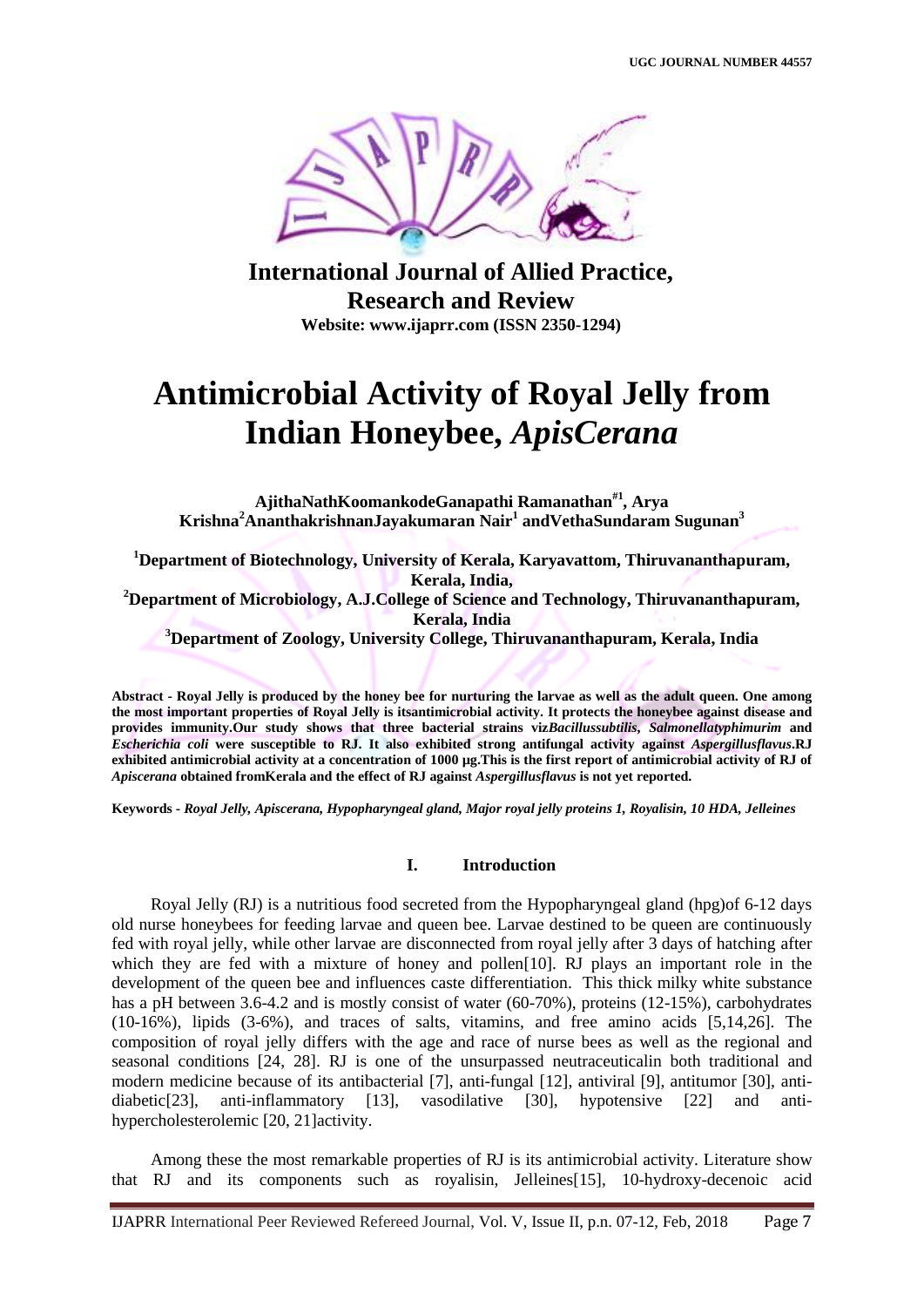(10-HDA) [8, 11]and MRJP1 [4]impart antibacterial activity against both Gram positive bacteriaand Gram negative bacteria. The bactericidal activity of RJ was reported first time by McCleskey and Melampy [16]. However the bioactive principle that provides the activity in RJ was not evident till the identification of fatty acid 10 HDA by Blum et al. [3]. The content of HDA in RJ is considered as an index of its quality [2]. It shows antibacterial activity against both Gram negative and Gram positive bacteria. Melliou and Chinou, [18] identified the antibacterial activity of methanolic and dicholoromethane extracts of RJ. They also found that the fatty acids derivatives 10-acetoxydecanoic acid, trans -10- acetoxydec-2-enoic acid, 11-oxododecanoic acid, (11S)-hydroxydodecnoic acid, (10R,11R)–dihydroxydodecanoic acid, 3,11-dihydroxydodecanoic acid, (11S)-12 dihydroxydodecanoichave antibacterial activity against Gram negative bacteria viz Escherichia coli, Enterobacter cloacae, Klebsiellapneumoniae and Pseudomonas aeruginosa and Gram positive bacteria, Staphylococcus aureus and Staphylcoccus epidermis and antifungal activity three fungus Candida albcans, Candida tropicalis and Candida glabrata.

Studies byFujiwara et al. [7] revealed that apeptide in RJ, royalisinhas antibacterial activity against Gram positive bacteria such as *Lactobacillus*, *Bifidobacterium* and *Leuconstoc*at very low concentrations of 1µM, but not against Gram negative bacteria. This protein is also involved in defense mechanisms that protect honeybees against bacterial attack. It is one of the main proteins of RJ accounting for 80% of the total RJ proteins [28].Bilikova et al.[1] reported the antibacterial effects of royalisinagainst Gram positive bacteria, *Bacillus subtilis* and *Paenibacillus larvae larvae.* Recombinant royalisinalso showed higher antibacterialactivity against Gram positive bacteria than Gram negative bacteria [29]. Another peptide isolated from RJ, Jelleines I, II and III inhibit the growth of bacteria but the activity was reduced when itsC and N terminals were modified [25].Bactericidal activity of RJ varies with the geographical origin, the related botanical species and the genetic variability between the colonies[6].

Antifungal activity of RJ was reported by Sauerwald et al. [27]. They investigated water soluble proteins and peptides in RJ for antifungal activity. Bilikova et al. [1] reportedthat royalisinin RJ provides antifungal activity against *Botrytis cinerea*.Koc et al. [12] investigatedthe antibacterial activityof RJ against fungus, *Candida albicans*, *Candida glabrata*, *Candida krusei* and *Trichosporon spp*.

The main objective of this study was to evaluate the antimicrobial activity of RJ of *A.cerana* in Kerala against various bacteria and fungus.

# **II. Materials and Methods**

## **A. Sample collection**

RJ was collected from the hives maintained at Meenachil Bee garden Pala, Kottayam, Kerala and stored at -20° C until use.

## **B. Antimicrobial activity**

#### **Test microorganisms**

The Gram positive bacteria: *Bacillus subtilis* MTCC 121 and Gram negative bacteria: *Salmonella typhimurium* MTCC 98and *Escherichia coli*MTCC40 obtained from the Microbial Type Culture Collection (MTCC), The Institute of Microbial Technology, and Chandigarh, India were grown in nutrient agar. The stock cultures were maintained at  $4^{\circ}$ C on Nutrient agar slants. Overnight grown bacterial cultures on Nutrient broth adjusted to an optical density 0.5 McFarland turbidity standard (approximately  $1.5^*$  10<sup>8</sup> CFU/mL) [17]. The fungal strains used as test organisms were *Aspergillusflavus, Asperigillusniger*and*Candida albicans*obtained from the collectionof clinical isolates maintained at Department of Biotechnology, University of Kerala. The stock cultures were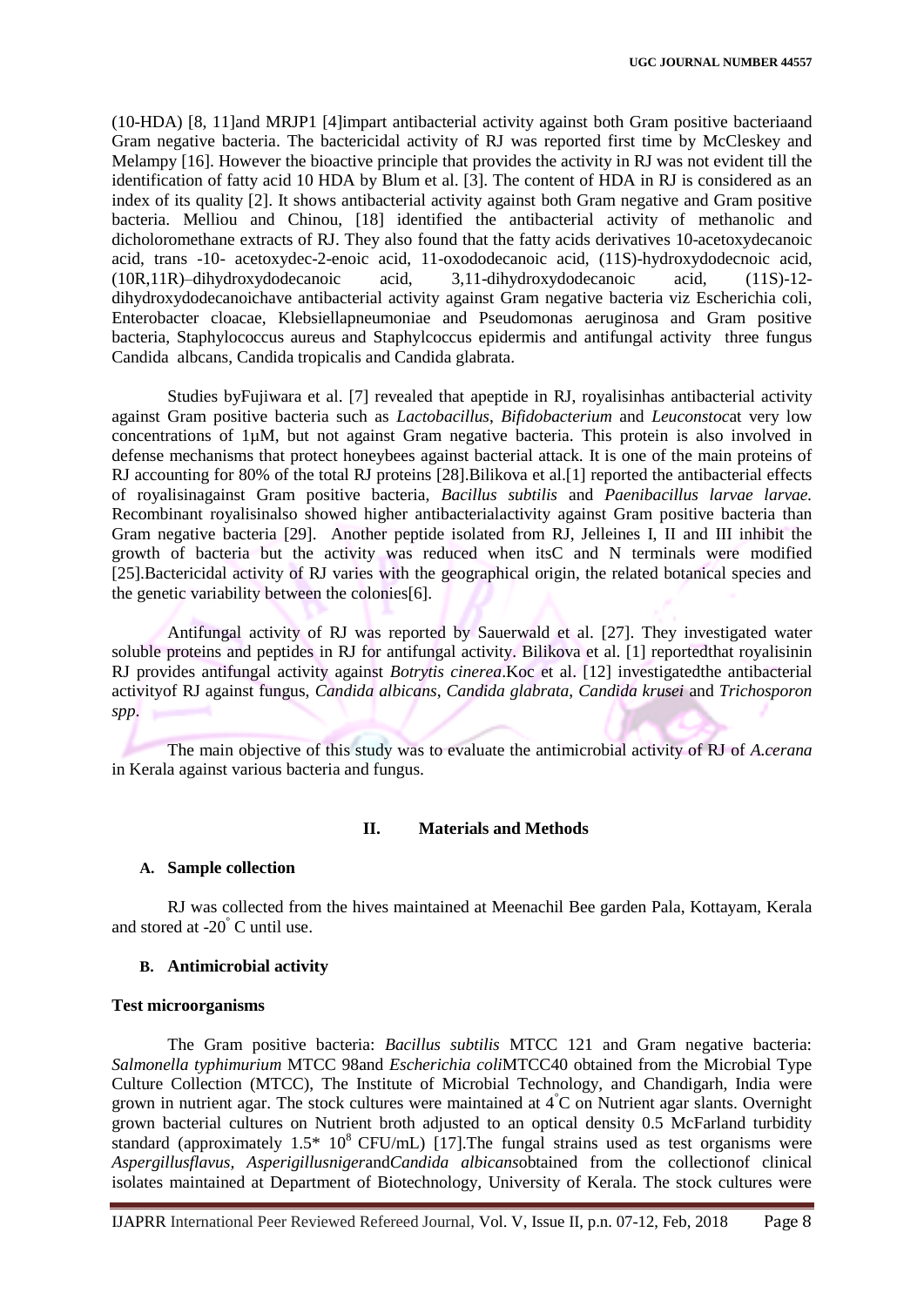maintained at 4°C onSabourad Dextrose Agar and 48hrs grownfungal cultures were used as inoculum for antifungal activity. The bacteria were selected on the basis of frequency of occurrence in human infections.

#### **c. Agar well diffusion method**

#### **Antibacterial activity**

The antibacterial efficacy of the RJ was elucidated by agar well diffusion method[32]. The bacterial cultures were spread on Muller-Hinton agar plates (MHA) and dried for 5 min. RJ was diluted with sterile water to get a concentration of 20 mg/mL. The tests were conducted using 500µg and 1000µg concentration of RJ. Wells of 4mm diameter were punctured on the plate using a sterile well cutter and RJ were aseptically loaded onto the wells. Streptomycin and sterilized water were used as positive and negative control respectively. The plates were incubated overnight at 37°C and the diameter of the zone of inhibition was measured. The experiments were repeated as triplicate and the average diameter was calculated.

#### **Antifungal activity**

The fungal cultures were swabbed uniformly on Sabourad Dextrose Agar (SDA) plates. Wells of 4 mm were punched on the agarplates and tests were conducted using 500µg and 1000 µg concentration of RJ. After 72 hrs of incubation at 37 °C, the diameter of the inhibition zone was measured. All the assays were carried out in triplicates and the average diameter was calculated[32].

#### **III. Results and Discussion**

RJ was tested for antimicrobial activity against *B. subtilis, E. coli* and *S. typhimurium*, *A. flavus, A. niger* and *C. albicans* which were represented in Fig.1. In the present study RJ exhibited both antibacterial and antifungal activity a concentration of 1000 µg. The maximum antibacterial activity was observed against *B. subtilis* (12 mm) followed by *S. typhimurium*(7 mm) and *E.coli*(5 mm) respectively. RJ had maximum antifungal activity against *A. flavus*(15 mm) and no inhibitory activity was observed on *A. niger* and *C. albicans.*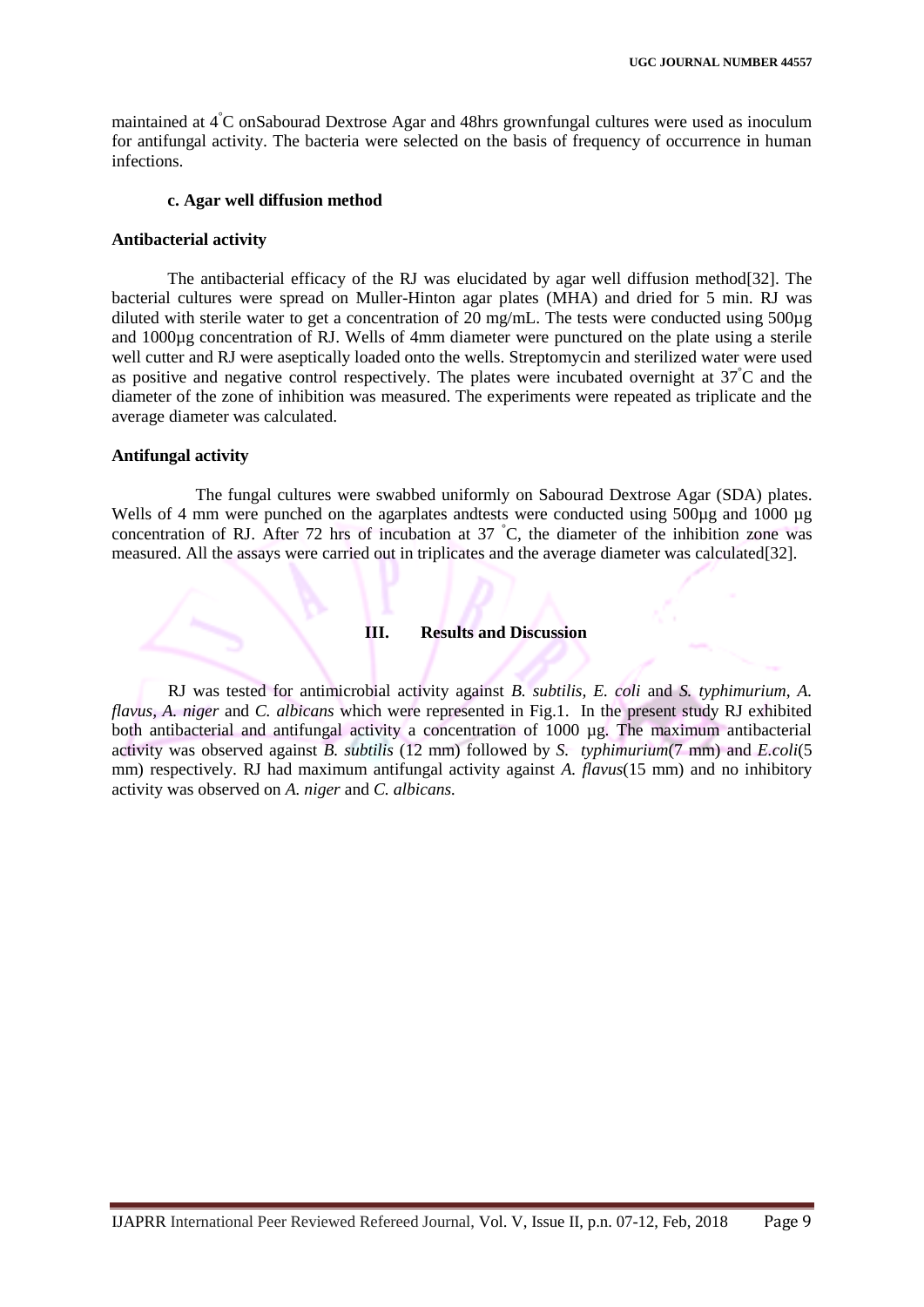

# **Fig.1:RJ samples showing antimicrobial activity: RJ1(500µg), RJ2(1000µg),S-streptomycin,Psterile distilled water.**

A: Antibacterial activity of RJ against *B. subtilis*, B: Antibacterial activity of RJ against *E.coli*, C: Antibacterial activity of RJ against *S. typhimurium*, D: Antifungal activity of RJ against *A.flavus*, E: Antifungal activity of RJ against *C. albicans*, F: Antifungal activity of RJ against *A. niger*.

The study demonstrates the effect of RJ from *A. cerana* againstbacteria and fungi. The present results indicatethat RJ was more effective against Gram positive bacteria compared to Gram negative bacteria.These results also agree with the studies of Fujiwara et al. [7]. Among the three tested bacterial strainsRJ exhibited strong antibacterial activity against *B. subtilis*at a concentration of 1000µg compared to *E. coli* and *S*.*typhimurium*. Moselhy et al. [19]and Bilikova et al. [1]also demonstrated the effects of RJ against *B. subtilis*.

RJshowedstrong antifungal activity against *A.flavus*, whichis the most common *Aspergillus*to affect humans after *A. fumigates*, the causative agent of Aspergillosis in immune compromised individuals.Patients with asthma, cystic fibrosis, diabetes mellitus, lung disease and on immunosuppressive drugs are at a high risk of developing problems caused by*Aspergillus*. It also infects beneficial insects such as honeybees and developsinfections to crops such as maize and peanuts and produce potent mycotoxins.

# **IV. Conclusion**

RJ is very important food with nutritional as well as biological and functional properties. The results showed that RJ has both antimicrobial and antifungal activity. It is also confirmed that RJ produced by *A. cerana* from Kerala is a good source of antimicrobial agents that can be used to treat microbial infections.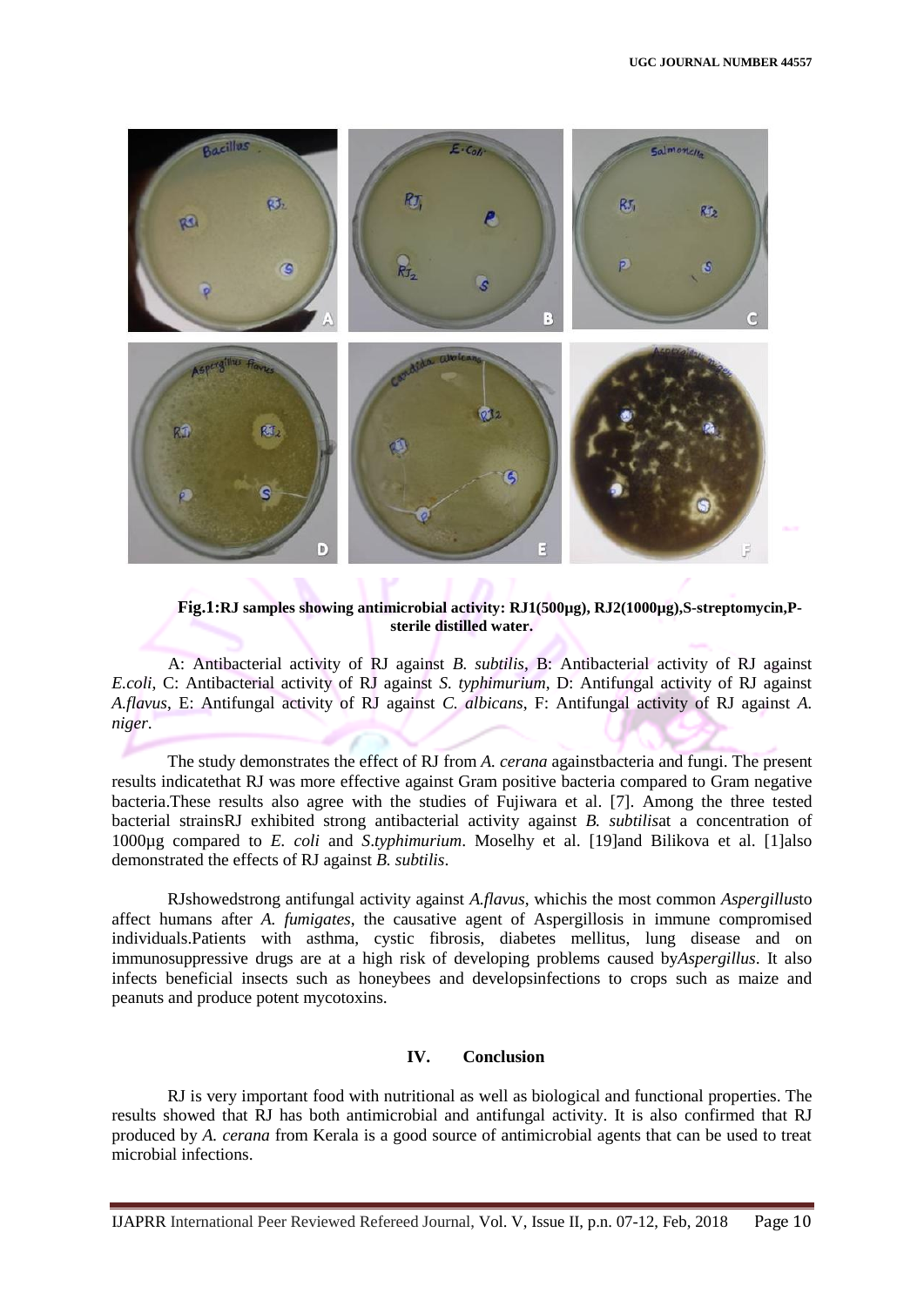#### **V. Acknowledgement**

This paper was supported by the grant from UGC-RGNF. We thank Mr. Biju and Mrs. RencyBijuofMeenachil Bee Garden, Paala, Kottayamfor providing Royal Jelly for our studies.

#### **VI. References**

**[1]. Bíliková, K., Wu, G. and Šimúth, J., 2001. Isolation of a peptide fraction from honeybee royal jelly as a potential antifoulbrood factor.** *Apidologie***.** *32,* **3, 275-283.**

**[2]. Bloodworth, B.C., Harn, C.S., Hock, C.T. and Boon, Y.O., 1995. Liquid chromatographic determination of trans-10-hydroxy-2-decenoic acid content of commercial products containing royal jelly.** *Journal of AOAC International***.** *78,* **4, 1019-1023.**

**[3]. Blum, M.S., Novak, A.F. and Taber, S., 1959. 10-Hydroxy-Δ2-decenoic acid, an antibiotic found in royal jelly.** *Science***.** *130***, 3373, 452-453.**

**[4]. Brudzynski, K. and Sjaarda, C., 2015. Honey glycoproteins containing antimicrobial peptides, Jelleins of the Major Royal Jelly Protein 1, are responsible for the cell wall lytic and bactericidal activities of honey.** *PloS one***.** *10***, 4, e0120238.**

**[5]. Chen, C. and Chen, S.Y., 1995. Changes in protein components and storage stability of royal jelly under various conditions.** *Food chemistry***.** *54***, 2, 195-200.**

**[6]. Fratini, F., Cilia, G., Mancini, S. and Felicioli, A., 2016. Royal Jelly: An ancient remedy with remarkable antibacterial properties.** *Microbiological research***.** *192***, 130-141.**

**[7]. Fujiwara, S., Imai, J., Fujiwara, M., Yaeshima, T., Kawashima, T. and Kobayashi, K., 1990. A potent antibacterial protein in royal jelly. Purification and determination of the primary structure of royalisin.** *Journal of biological chemistry***.** *265***,19, 11333-11337.**

**[8]. Genç, M. and Aslan, A., 1999. Determination of trans-10-hydroxy-2-decenoic acid content in pure royal jelly and royal jelly products by column liquid chromatography.** *Journal of Chromatography A***.** *839***,1, 265- 268.**

**[9].Hashemipour, M.A., Tavakolineghad, Z., Arabzadeh, S.A., Iranmanesh, Z. and Nassab, S.A., 2014. Antiviral Activities of Honey, Royal Jelly, and Acyclovir against HSV-1.** *Wounds: a compendium of clinical research and practice***.** *26***, 2, 47-54.**

**[10]. Imjongjirak, C., Klinbunga, S. and Sittipraneed, S., 2005. Cloning, expression and genomic organization of genes encoding major royal jelly protein 1 and 2 of the honey bee (Apiscerana).** *BMB Reports***.** *38,***1, 49-57.**

**[11]. Kitahara, T., Sato, N., Ohya, Y., Shinta, H. and Hori, K., 1995. 077 The inhibitory effect of ω-Hydroxy acids in Royal Jelly extract on sebaceous gland lipogenesis.** *Journal of Dermatological Science***.** *10,***1, 75.**

**[12]. Koç, A.N., Silici, S., Kasap, F., Hörmet-Öz, H.T., Mavus-Buldu, H. and Ercal, B.D., 2011. Antifungal activity of the honeybee products against Candida spp. and Trichosporon spp.** *Journal of medicinal food***.** *14***, 1-2,128-134.**

**[13].Kohno, K., Okamoto, I., Sano, O., Arai, N., Iwaki, K., Ikeda, M. and Kurimoto, M., 2004. Royal jelly inhibits the production of proinflammatory cytokines by activated macrophages.** *Bioscience, biotechnology, and biochemistry***.** *68***, 1, 138-145.**

**[14].Lensky, Y. and Rakover, Y., 1983. Separate protein body compartments of the worker honeybee (Apismellifera L.).** *Comparative Biochemistry and Physiology Part B: Comparative Biochemistry***.** *75***,4, 607- 615.**

**[15].M Alreshoodi, F. and Sultanbawa, Y., 2015. Antimicrobial Activity of Royal Jelly.** *Anti-Infective Agents***.** *13***, 1, 50-59.**

**[16]. McCleskey, C.S. and Melampy, R.M., 1939. Bactericidal properties of royal jelly of the honeybee.** *Journal of Economic Entomology***.** *32***, 4, 581-587.**